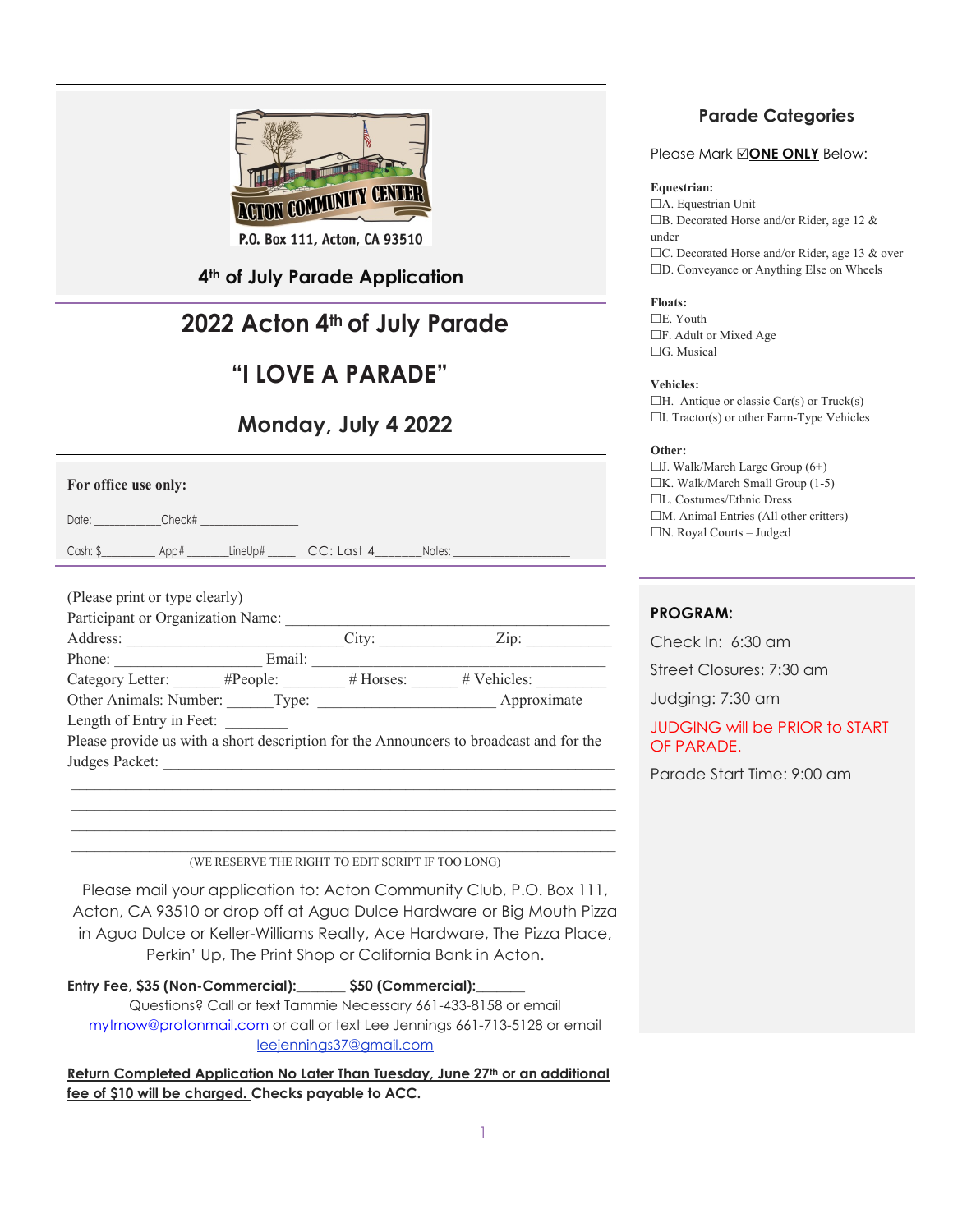# **ACTON COMMUNITY CLUB 2022 Acton 4th of July Parade "I LOVE A PARADE"**

### **Monday, July 4 2022**

# **HOLD HARMLESS AGREEMENT**

The under signed hereby agrees to indemnify, defend and hold harmless the Acton Community Club, its consultants, officers, agents, directors, employees and volunteers from, and against any and all liability, loss or damage, (including cost and attorney fees)which the Acton Community Club may suffer as a result to any claims, or demands, cost or judgments against it arising from any accident, injury, or damage of personal property that may occur during the Acton July 4<sup>th</sup> Parade and Festivities held on Saturday, July 3<sup>rd</sup>. In the event that a law suit is filed, then the undersigned agrees to pay all attorney's fees and costs incurred by the Acton Community Club in the defense and/or prosecution of the law suit.

By signing this document, I acknowledge that I have read and agree to conform and comply with the Acton July 4<sup>th</sup> Parade rules and regulations (separate form), and that I have full authority to enter into the Agreement. Furthermore, I give permission to use my name, home town and likeness in any medium for the purpose of advertising and promotion without any compensation throughout the event and subsequent years, on behalf of the Acton Community Club and its Board of Directors.

Name, date and signature in appropriate areas are necessary.

#### **No Driver Under 18 Years of Age.**

| Name of Organization/Family:                      | Date: |
|---------------------------------------------------|-------|
| Driver Signature or Person Responsible For Group: |       |
| Date:                                             |       |

### **NO ONE WILL BE PERMITTED TO ENTER THE ACTON JULY 4TH PARADE WITHOUT A SIGNED "HOLD HARMLESS AGREEMENT" ON FILE WITH THE ACTON COMMUNITY CLUB. NO EXCEPTIONS!**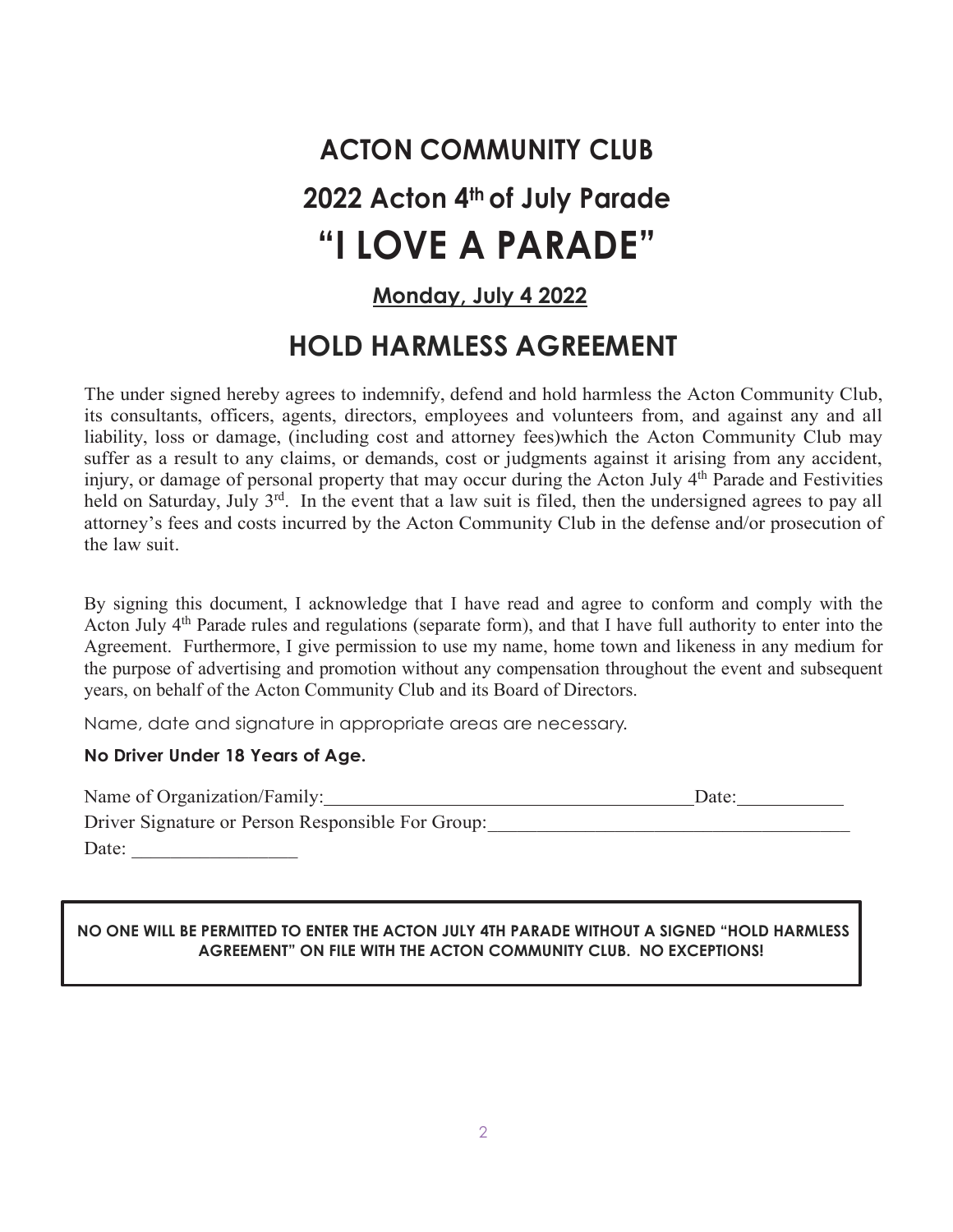# **ACTON COMMUNITY CLUB 2022 Acton 4th of July Parade "I LOVE A PARADE"**

### **Monday July 4 2022**

## **RULES & REGULATIONS**

- 1. Check in will begin at 6:30 a.m., please be on time. The streets close promptly at 7:30 a.m.
- 2. Please send one person from your entry to pick up your number at check-in. (You will need to **TAPE OR PIN** your number to both sides of your entry).
- 3. After dropping off riders, you will have to go about 5 miles around to get to the end of the parade to pick them up due to the street closures at 7:30 a.m. (Maps will be available at the check-in area).
- 4. **"SAFETY NOTICE"** It is unlawful to throw anything (candy, etc.) from a moving vehicle. If you want to pass anything out, have walkers go along side with your entry to hand things out.
- 5. Equestrian entries will form on Aliso Street on the east side of Crown Valley. After unloading, you may park your trailers off Smith Street, east of Crown Valley. Signs will be posted.
- 6. Incomplete applications **CANNOT** be accepted. Please make sure your application is complete.
- 7. Judging will begin at 7:30 a.m. sharp. Trophies will be handed out prior to the parade with the exception of Best of Show and Sweepstakes Awards which will be handed out at the Judges Area (in front of school district offices) during the parade. **Anyone lined up after 7:30 a.m. may not be included in judging.**
- 8. It will be warm. Provide water, spray bottles and other necessary safety items for people and animals.
- 9. All dogs must be on a leash.
- 10. **NO PRESSURIZED WATER SYSTEMS OF ANY KIND.** Squirt guns and water bazookas will still be allowed. **WATER BALLOONS WILL NOT BE ALLOWED**. Something that started out to be fun and got out of control has resulted in this rule.

**NOTE: If you do NOT want to be hit with any water please pick up two 'NO WATER" signs at check in and post on each side of your entry.**